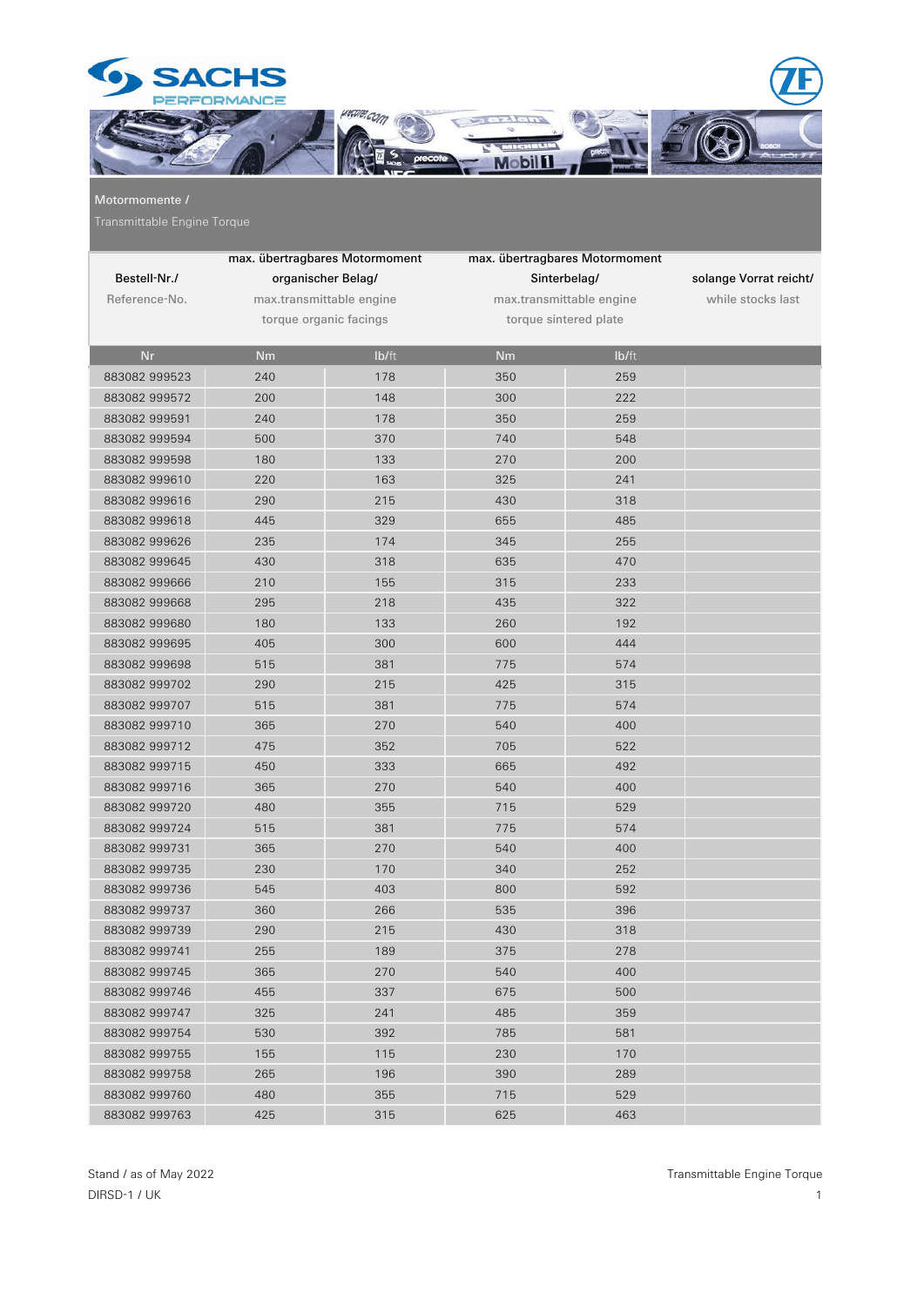

## Motormomente /

|               | max. übertragbares Motormoment |       | max. übertragbares Motormoment |       |                        |
|---------------|--------------------------------|-------|--------------------------------|-------|------------------------|
| Bestell-Nr./  | organischer Belag/             |       | Sinterbelag/                   |       | solange Vorrat reicht/ |
| Reference-No. | max.transmittable engine       |       | max.transmittable engine       |       | while stocks last      |
|               | torque organic facings         |       | torque sintered plate          |       |                        |
|               |                                |       |                                |       |                        |
| <b>Nr</b>     | <b>Nm</b>                      | Ib/ft | <b>Nm</b>                      | Ib/ft |                        |
| 883082 999764 | 865                            | 640   | 1300                           | 962   |                        |
| 883082 999765 | 600                            | 444   | 905                            | 670   |                        |
| 883082 999766 | 290                            | 215   | 430                            | 318   |                        |
| 883082 999767 | 325                            | 241   | 485                            | 359   |                        |
| 883082 999768 | 510                            | 377   | 755                            | 559   |                        |
| 883082 999770 | 470                            | 348   | 695                            | 514   |                        |
| 883082 999771 | 295                            | 218   | 435                            | 322   |                        |
| 883082 999773 | 445                            | 329   | 660                            | 488   |                        |
| 883082 999775 | 515                            | 381   | 760                            | 562   |                        |
| 883082 999777 | 610                            | 451   | 900                            | 666   |                        |
| 883082 999778 | 320                            | 237   | 480                            | 355   |                        |
| 883082 999780 | 290                            | 215   | 430                            | 318   |                        |
| 883082 999781 | 465                            | 344   | 700                            | 518   |                        |
| 883082 999782 | 480                            | 355   | 715                            | 529   |                        |
| 883082 999783 | 385                            | 285   | 570                            | 422   |                        |
| 883082 999785 | 540                            | 400   | 800                            | 592   |                        |
| 883082 999786 | 460                            | 340   | 690                            | 511   |                        |
| 883082 999789 | 510                            | 377   | 765                            | 566   |                        |
| 883082 999792 | 475                            | 352   | 710                            | 525   |                        |
| 883082 999793 | 565                            | 418   | 835                            | 618   |                        |
| 883082 999794 | 375                            | 278   | 560                            | 414   |                        |
| 883082 999798 | 540                            | 400   | 805                            | 596   |                        |
| 883082 000826 | 540                            | 400   | 805                            | 596   |                        |
| 883082 000827 | 500                            | 370   | 765                            | 566   |                        |
| 883082 000884 | 535                            | 396   | 790                            | 585   |                        |
| 883082 000980 | 265                            | 196   | 395                            | 292   |                        |
| 883082 001005 | 375                            | 278   | 555                            | 411   |                        |
| 883082 001115 | 480                            | 355   | 700                            | 518   |                        |
| 883082 001126 | 270                            | 200   | 400                            | 296   |                        |
| 883082 001243 | 530                            | 392   | 790                            | 585   |                        |
| 883082 001267 | 315                            | 233   | 470                            | 348   |                        |
| 883082 001394 | 540                            | 400   | 805                            | 596   |                        |
| 883082 001422 | 540                            | 400   | 805                            | 596   |                        |
| 883082 001423 | 525                            | 389   | 790                            | 585   |                        |
| 883082 001424 | 540                            | 400   | 805                            | 596   |                        |
| 883082 001455 | 245                            | 181   | 355                            | 263   |                        |
| 883082 001457 | 575                            | 426   | 865                            | 640   |                        |